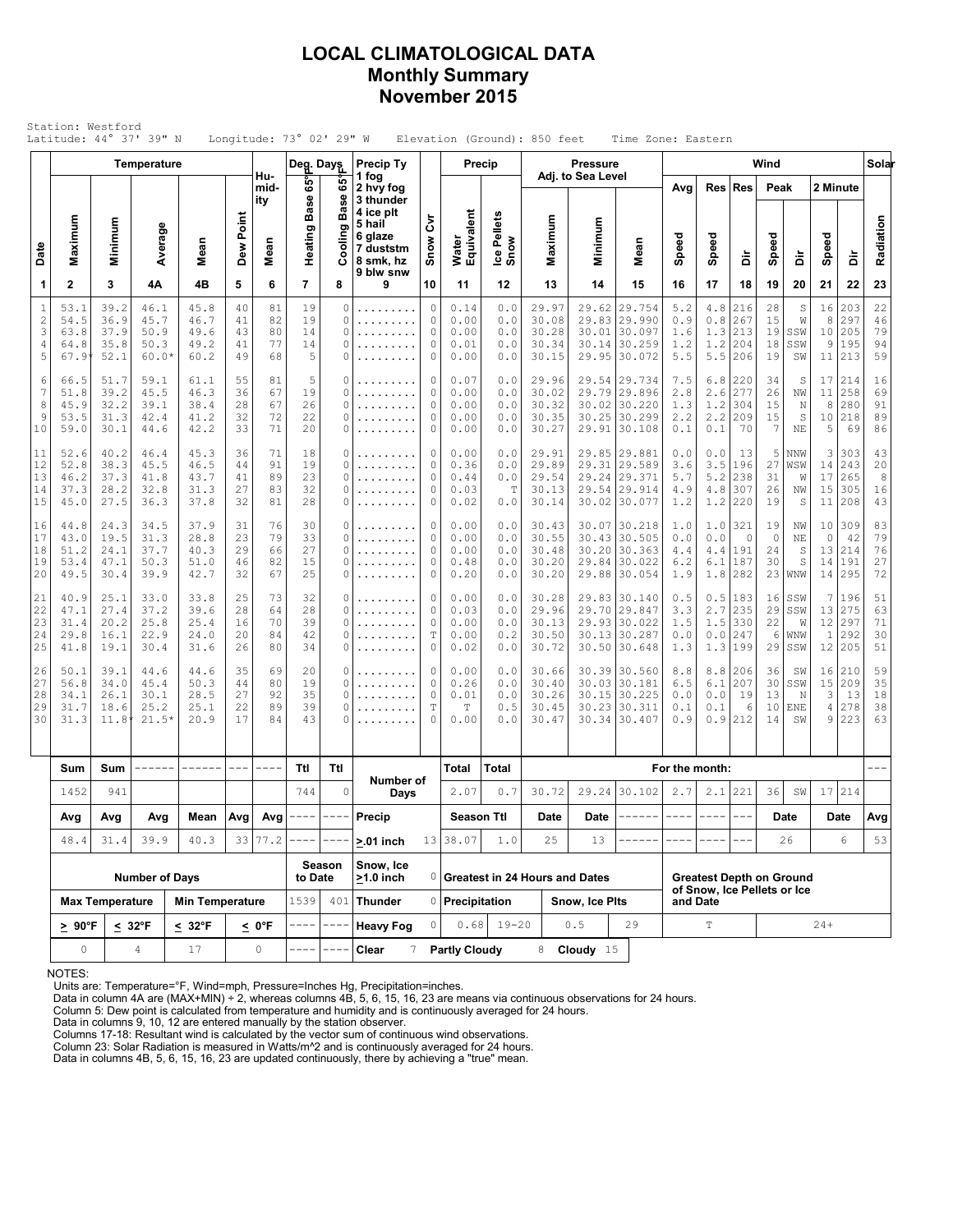# **OBSERVATIONS AT 3-HOUR INTERVALS November 2015: Westford**

|                                                                                                                                                                                                                                                                                                                                                                                                                                                                                                 |                                            | Wind                                                                                   |                                                              |                                              |                                              |                                                          |                                                                |                                                                                       |                                                                                   |                                                                       |                                                                                         |                                                              |                                                  |                                                  |                                                          |                                        | Wind                                                       |                                                                      |                                                              |                                                                               |                                                              |                                              |                                                           |                                                                            |                                                                                       | Wind                                                                                      |                                                                      |
|-------------------------------------------------------------------------------------------------------------------------------------------------------------------------------------------------------------------------------------------------------------------------------------------------------------------------------------------------------------------------------------------------------------------------------------------------------------------------------------------------|--------------------------------------------|----------------------------------------------------------------------------------------|--------------------------------------------------------------|----------------------------------------------|----------------------------------------------|----------------------------------------------------------|----------------------------------------------------------------|---------------------------------------------------------------------------------------|-----------------------------------------------------------------------------------|-----------------------------------------------------------------------|-----------------------------------------------------------------------------------------|--------------------------------------------------------------|--------------------------------------------------|--------------------------------------------------|----------------------------------------------------------|----------------------------------------|------------------------------------------------------------|----------------------------------------------------------------------|--------------------------------------------------------------|-------------------------------------------------------------------------------|--------------------------------------------------------------|----------------------------------------------|-----------------------------------------------------------|----------------------------------------------------------------------------|---------------------------------------------------------------------------------------|-------------------------------------------------------------------------------------------|----------------------------------------------------------------------|
| Hour<br>H                                                                                                                                                                                                                                                                                                                                                                                                                                                                                       | Sunshine                                   | Pressure                                                                               | Rainfall<br>rate                                             | Temperature                                  | Dew Point                                    | Humidity                                                 | Direction                                                      | Speed                                                                                 | Gust                                                                              | Sunshine                                                              | Pressure                                                                                | Rainfall<br>rate                                             | Temperature                                      | Dew Point                                        | Humidity                                                 | Direction                              | Speed                                                      | Gust                                                                 | Sunshine                                                     | Pressure                                                                      | Rainfall<br>rate                                             | Temperature                                  | Dew Point                                                 | Humidity                                                                   | Direction                                                                             | Speed                                                                                     | Gust                                                                 |
|                                                                                                                                                                                                                                                                                                                                                                                                                                                                                                 | 01<br>NOV                                  |                                                                                        |                                                              |                                              |                                              |                                                          |                                                                |                                                                                       |                                                                                   |                                                                       |                                                                                         |                                                              | NOV 02                                           |                                                  |                                                          |                                        |                                                            |                                                                      |                                                              |                                                                               |                                                              | NOV 03                                       |                                                           |                                                                            |                                                                                       |                                                                                           |                                                                      |
| 01<br>29.95<br>0.00<br>20<br>0<br>40<br>31<br>71<br>0<br>37<br>$\,1\,$<br>04<br>29.82<br>0.00<br>90<br>0<br>39<br>19<br>$\boldsymbol{7}$<br>07<br>29.75<br>85<br>21<br>0<br>0.00<br>42<br>38<br>10<br>29.68<br>12<br>83<br>0.00<br>45<br>42<br>90<br>20<br>13<br>29.64<br>12<br>156<br>0.00<br>86<br>20<br>48<br>44<br>16<br>29.66<br>21<br>3<br>16<br>0.00<br>50<br>88<br>46<br>19<br>29.76<br>0<br>0.00<br>50<br>76<br>24<br>4<br>43<br>5<br>22<br>29.80<br>78<br>25<br>0<br>0.00<br>49<br>42 |                                            |                                                                                        |                                                              |                                              |                                              |                                                          | 0<br>6<br>15<br>26<br>24<br>10<br>14<br>19                     | 0<br>$\circ$<br>9<br>127<br>188<br>39<br>$\circ$<br>0                                 | 29.85<br>29.90<br>29.96<br>30.00<br>30.01<br>30.03<br>30.07<br>30.07              | 0.00<br>0.00<br>0.00<br>0.00<br>0.00<br>0.00<br>0.00<br>0.00          | 48<br>48<br>48<br>50<br>50<br>52<br>42<br>38                                            | 42<br>43<br>43<br>44<br>42<br>42<br>40<br>37                 | 81, 20<br>80<br>82<br>79<br>74<br>68<br>90<br>96 | 20<br>25<br>32<br>29<br>03<br>05<br>05           | 5<br>4<br>0<br>2<br>0<br>1<br>0<br>0                     | 7<br>7<br>10<br>9<br>6<br>7<br>0<br>0  | 0<br>0<br>0<br>176<br>369<br>23<br>0<br>0                  | 30.05<br>30.02<br>30.02<br>30.05<br>30.05<br>30.10<br>30.19<br>30.25 | 0.00<br>0.00<br>0.00<br>0.00<br>0.00<br>0.00<br>0.00<br>0.00 | 39<br>43<br>46<br>52<br>62<br>60<br>50<br>44                                  | 38<br>40<br>42<br>44<br>47<br>47<br>46<br>41                 | 97<br>89<br>83<br>76<br>57<br>61<br>85<br>91 | 105<br>20<br>20<br>20<br>27<br>32<br>33<br>0 <sub>0</sub> | 0<br>$\,1\,$<br>8<br>5<br>$\,1\,$<br>$\mathbf 1$<br>$\mathbf 1$<br>0       | 0<br>9<br>15<br>13<br>$\overline{1}$<br>$10$<br>$\begin{array}{c} 5 \\ 0 \end{array}$ |                                                                                           |                                                                      |
|                                                                                                                                                                                                                                                                                                                                                                                                                                                                                                 |                                            |                                                                                        |                                                              | NOV 04                                       |                                              |                                                          |                                                                |                                                                                       |                                                                                   |                                                                       |                                                                                         |                                                              | NOV 05                                           |                                                  |                                                          |                                        |                                                            |                                                                      |                                                              |                                                                               |                                                              | NOV 06                                       |                                                           |                                                                            |                                                                                       |                                                                                           |                                                                      |
| 01<br>04<br>07<br>10<br>13<br>16<br>19<br>22                                                                                                                                                                                                                                                                                                                                                                                                                                                    | 0<br>0<br>12<br>346<br>366<br>21<br>0<br>0 | 30.28<br>30.31<br>30.33<br>30.34<br>30.26<br>30.22<br>30.19<br>30.17                   | 0.00<br>0.00<br>0.00<br>0.00<br>0.00<br>0.00<br>0.00<br>0.00 | 40<br>37<br>36<br>50<br>62<br>59<br>50<br>55 | 38<br>36<br>35<br>46<br>41<br>45<br>42<br>45 | 94 36<br>96<br>97<br>84<br>45<br>58<br>72<br>70          | 0 <sub>0</sub><br>0 <sub>0</sub><br>21<br>21<br>10<br>19<br>20 | 0<br>0<br>0<br>$\mathbf 1$<br>0<br>0<br>3<br>5                                        | 0<br>0<br>0<br>$\boldsymbol{7}$<br>$\overline{7}$<br>$\circ$<br>5<br>10           | 0<br>$\circ$<br>19<br>144<br>169<br>26<br>0<br>0                      | 30.15<br>30.13<br>30.14<br>30.12<br>30.07<br>30.02<br>30.00<br>29.98                    | 0.00<br>0.00<br>0.00<br>0.00<br>0.00<br>0.00<br>0.00<br>0.00 | 56<br>55<br>52<br>60<br>66<br>64<br>63<br>63     | 47<br>46<br>46<br>49<br>49<br>49<br>51<br>56     | 72, 20<br>73<br>78<br>65<br>54<br>59<br>66<br>78         | 21<br>18<br>20<br>21<br>20<br>20<br>21 | 8<br>6<br>$\overline{\mathbf{c}}$<br>8<br>9<br>6<br>4<br>4 | 13<br>15<br>10<br>12<br>13<br>$\overline{9}$<br>11<br>11             | 0<br>0<br>11<br>42<br>32<br>16<br>$\circ$<br>0               | 29.94<br>29.87<br>29.81<br>29.69<br>29.56<br>29.60<br>29.69<br>29.75          | 0.00<br>0.00<br>0.00<br>0.00<br>0.00<br>0.00<br>0.00<br>0.00 | 62<br>61<br>61<br>62<br>65<br>62<br>60<br>58 | 58<br>58<br>58<br>57<br>59<br>59<br>50<br>49              | 86,19<br>89<br>88<br>84<br>79<br>89<br>70<br>72                            | 19<br>19<br>19<br>20<br>23<br>24<br>26                                                | 7<br>9<br>9<br>$\boldsymbol{7}$<br>12<br>9<br>$\epsilon$<br>7                             | 14<br>$19$<br>20<br>23<br>23<br>22<br>13<br>24                       |
| NOV 07                                                                                                                                                                                                                                                                                                                                                                                                                                                                                          |                                            |                                                                                        |                                                              |                                              |                                              |                                                          |                                                                |                                                                                       |                                                                                   |                                                                       | NOV 08                                                                                  |                                                              |                                                  |                                                  |                                                          |                                        |                                                            |                                                                      |                                                              | NOV 09                                                                        |                                                              |                                              |                                                           |                                                                            |                                                                                       |                                                                                           |                                                                      |
| 01<br>04<br>07<br>10<br>13<br>16<br>19<br>22                                                                                                                                                                                                                                                                                                                                                                                                                                                    | 0<br>12<br>343<br>251<br>18<br>0<br>0      | 0, 29, 79<br>29.82<br>29.87<br>29.93<br>29.90<br>29.89<br>29.93<br>29.99               | 0.00<br>0.00<br>0.00<br>0.00<br>0.00<br>0.00<br>0.00<br>0.00 | 51<br>48<br>44<br>48<br>49<br>47<br>45<br>41 | 42<br>39<br>37<br>37<br>31<br>30<br>34<br>35 | 73, 25<br>71<br>77<br>64<br>50<br>53<br>66<br>82         | 27<br>25<br>28<br>30<br>28<br>26<br>22                         | 0<br>5<br>3<br>5<br>2<br>$\overline{c}$<br>4<br>$\overline{c}$                        | 4<br>18<br>11<br>15<br>9<br>5<br>10<br>6                                          | 0<br>$\circ$<br>5<br>346<br>362<br>18<br>0<br>$\circ$                 | 130.05<br>30.11<br>30.21<br>30.26<br>30.25<br>30.24<br>30.28<br>30.30                   | 0.00<br>0.00<br>0.00<br>0.00<br>0.00<br>0.00<br>0.00<br>0.00 | 39<br>35<br>35<br>40<br>45<br>45<br>35<br>37     | 32<br>28<br>28<br>25<br>24<br>24<br>27<br>31     | 74, 31<br>77<br>75<br>55<br>45<br>44<br>72<br>77         | 31<br>31<br>29<br>29<br>30<br>25<br>24 | 2<br>0<br>3<br>$\overline{\mathbf{c}}$<br>6<br>0<br>0<br>0 | 10<br>2<br>9<br>7<br>8<br>0<br>0<br>7                                | 0<br>0<br>11<br>336<br>353<br>16<br>0<br>0                   | 30.32<br>30.33<br>30.34<br>30.34<br>30.28<br>30.25<br>30.27<br>30.27          | 0.00<br>0.00<br>0.00<br>0.00<br>0.00<br>0.00<br>0.00<br>0.00 | 35<br>33<br>33<br>45<br>53<br>50<br>43<br>40 | 31<br>28<br>30<br>36<br>33<br>33<br>33<br>32              | 84, 23<br>85<br>88<br>71<br>46<br>52<br>68<br>74                           | 20<br>23<br>19<br>20<br>18<br>21<br>20                                                | 1<br>$\overline{c}$<br>$\mathbb O$<br>6<br>5<br>$\mathbb O$<br>$\overline{c}$<br>$\Omega$ | 5<br>6<br>7<br>$1\,4$<br>12<br>$\frac{9}{8}$<br>$\overline{4}$       |
|                                                                                                                                                                                                                                                                                                                                                                                                                                                                                                 |                                            |                                                                                        |                                                              | NOV 10                                       |                                              |                                                          |                                                                |                                                                                       |                                                                                   |                                                                       |                                                                                         |                                                              | NOV 11                                           |                                                  |                                                          |                                        |                                                            |                                                                      |                                                              |                                                                               |                                                              | NOV 12                                       |                                                           |                                                                            |                                                                                       |                                                                                           |                                                                      |
| 01<br>04<br>07<br>10<br>13<br>16<br>19<br>22                                                                                                                                                                                                                                                                                                                                                                                                                                                    | 0<br>0<br>11<br>346<br>359<br>26<br>0<br>0 | 130.25<br>30.22<br>30.21<br>30.19<br>30.09<br>30.02<br>30.00<br>29.94                  | 0.00<br>0.00<br>0.00<br>0.00<br>0.00<br>0.00<br>0.00<br>0.00 | 35<br>32<br>31<br>47<br>57<br>51<br>43<br>42 | 31<br>29<br>29<br>36<br>34<br>36<br>33<br>32 | 86<br>89<br>93<br>67<br>42<br>57<br>67<br>70             | 20<br>20<br>20<br>06<br>03<br>05<br>05<br>09                   | 0<br>0<br>0<br>0<br>$1\,$<br>0<br>0<br>0                                              | 0<br>$\mathbb O$<br>$\mathbb O$<br>$\,1$<br>5<br>0<br>0<br>0                      | 0<br>$\circ$<br>9<br>199<br>132<br>14<br>0<br>0                       | 129.90<br>29.87<br>29.88<br>29.89<br>29.86<br>29.87<br>29.89<br>29.90                   | 0.00<br>0.00<br>0.00<br>0.00<br>0.00<br>0.00<br>0.00<br>0.00 | 43<br>42<br>42<br>50<br>52<br>52<br>44<br>41     | 34<br>33<br>35<br>35<br>36<br>37<br>37<br>39     | 72,09<br>71<br>76<br>58<br>56<br>57<br>77<br>92          | 09<br>09<br>09<br>34<br>30<br>06<br>20 | 0<br>0<br>0<br>0<br>0<br>0<br>0<br>0                       | 0<br>0<br>0<br>0<br>0<br>0<br>0<br>0                                 | 0<br>0<br>5<br>93<br>100<br>5<br>0<br>0                      | 29.87<br>29.82<br>29.78<br>29.67<br>29.51<br>29.43<br>29.34<br>29.35          | 0.00<br>0.00<br>0.00<br>0.00<br>0.00<br>0.00<br>0.00<br>0.00 | 43<br>41<br>46<br>51<br>49<br>48<br>51<br>45 | 41<br>38<br>43<br>46<br>46<br>46<br>49<br>44              | 92<br>91<br>92<br>84<br>88<br>94<br>92<br>95                               | 20 ر<br>17<br>17<br>18<br>18<br>19<br>19<br>20                                        | 0<br>0<br>5<br>$\epsilon$<br>$\overline{c}$<br>$\epsilon$<br>7<br>$\Omega$                | 0<br>$\circ$<br>$1\,4$<br>19<br>$12$<br>$1\,8$<br>25<br>0            |
|                                                                                                                                                                                                                                                                                                                                                                                                                                                                                                 |                                            | NOV 13                                                                                 |                                                              |                                              |                                              |                                                          |                                                                |                                                                                       |                                                                                   | NOV 14                                                                |                                                                                         |                                                              |                                                  |                                                  |                                                          |                                        |                                                            |                                                                      | NOV 15                                                       |                                                                               |                                                              |                                              |                                                           |                                                                            |                                                                                       |                                                                                           |                                                                      |
| 01<br>04<br>07<br>10<br>13<br>16<br>19<br>22                                                                                                                                                                                                                                                                                                                                                                                                                                                    | 0<br>$\circ$                               | 0, 29.29<br>29.24<br>29.28<br>25 29.33<br>21 29.37<br>0 29.43<br>0 29.48<br>0 29.51    | 0.00<br>0.00<br>0.06<br>0.00<br>0.00<br>0.00<br>0.00<br>0.05 | 46<br>46<br>45<br>45<br>46<br>44<br>41<br>39 | 44<br>44<br>43<br>43<br>41<br>39<br>37<br>37 | 93,19<br>91<br>94<br>92<br>81<br>80 27<br>87 25<br>93 31 | 21<br>23<br>23<br>25                                           | 6<br>11<br>5<br>7<br>10<br>3<br>5<br>0                                                | 14<br>20<br>11<br>14<br>19<br>23<br>15<br>$\overline{c}$                          | 0<br>$\mathbb O$<br>5<br>54<br>79<br>$\boldsymbol{7}$<br>$\circ$<br>0 | 129.57<br>29.71<br>29.82<br>29.91<br> 29.97<br>30.04<br>30.08<br>30.12                  | 0.00<br>0.00<br>0.00<br>0.00<br>0.00<br>0.00<br>0.00<br>0.00 | 35<br>29<br>29<br>31<br>32<br>32<br>33<br>31     | 33<br>27<br>$2\,5$<br>27<br>26<br>27<br>27<br>24 | 92, 29<br>91<br>85<br>83<br>79<br>80 29<br>80   28<br>76 | 32<br>28<br>30<br>29<br>31             | 6<br>7<br>9<br>10<br>13<br>3<br>2<br>0                     | 15<br>22<br>16<br>20<br>24<br>14<br>10<br>5                          | 0<br>0<br>14<br>171<br>162<br>$\circ$                        | 30.13<br>30.13<br>30.09<br>30.06<br>30.03<br>26 30.03<br>0 30.07<br>30.08     | 0.00<br>0.00<br>0.00<br>0.00<br>0.00<br>0.00<br>0.00<br>0.00 | 28<br>32<br>30<br>39<br>43<br>45<br>41<br>41 | 24<br>27<br>28<br>32<br>34<br>36<br>37<br>37              | 86, 28<br>83<br>90<br>76 21<br>70 23<br>72 21<br>85 30<br>86 32            | 21<br>20                                                                              | 0<br>0<br>$\overline{c}$<br>7<br>3<br>0<br>0<br>0                                         | 0<br>0<br>6<br>15<br>12<br>$\mathbb O$<br>$\mathbb O$<br>$\mathbb O$ |
|                                                                                                                                                                                                                                                                                                                                                                                                                                                                                                 |                                            |                                                                                        |                                                              | NOV 16                                       |                                              |                                                          |                                                                |                                                                                       |                                                                                   |                                                                       |                                                                                         |                                                              | NOV 17                                           |                                                  |                                                          |                                        |                                                            |                                                                      |                                                              |                                                                               |                                                              | NOV 18                                       |                                                           |                                                                            |                                                                                       |                                                                                           |                                                                      |
| 01<br>04<br>07<br>10<br>13<br>16<br>19<br>22                                                                                                                                                                                                                                                                                                                                                                                                                                                    | 0<br>9                                     | 0, 30.07<br>30.10<br>30.15<br>387 30.18<br>336 30.19<br>21 30.26<br>0 30.34<br>0 30.41 | 0.00<br>0.00<br>0.00<br>0.00<br>0.00<br>0.00<br>0.00<br>0.00 | 40<br>40<br>38<br>43<br>44<br>40<br>32<br>28 | 37<br>36<br>34<br>33<br>31<br>30<br>25<br>23 | 91, 19<br>87<br>84<br>67<br>60 32<br>66<br>73 32<br>80   | 30<br>29<br>33<br>35<br>03                                     | 0<br>$1\,$<br>0<br>$\overline{\mathbf{c}}$<br>$\overline{c}$<br>$\mathbf 2$<br>0<br>0 | 0<br>$\boldsymbol{7}$<br>$\mathbb O$<br>11<br>12<br>$\overline{7}$<br>$\mathbb O$ | $\circ$<br>7<br>0                                                     | 0, 30.44<br>30.47<br>30.53<br>15 255 30.55<br>338 30.53<br>12 30.50<br>30.52<br>0 30.51 | 0.00<br>0.00<br>0.00<br>0.00<br>0.00<br>0.00<br>0.00<br>0.00 | 24<br>22<br>20<br>34<br>42<br>37<br>27<br>25     | 21<br>20<br>18<br>27<br>25<br>25<br>23<br>22     | 87,04<br>90 01<br>93 01<br>75<br>51<br>62<br>84<br>89    | 02<br>10<br>07<br>07<br>08             | 0<br>0<br>0<br>0<br>0<br>0<br>0<br>0                       | 0<br>0<br>0<br>0<br>0<br>0<br>0<br>0                                 | 0<br>0<br>5 <sup>1</sup><br>309<br>12                        | 130.47<br>30.42<br>30.43<br>279 30.42<br>30.33<br>30.30<br>0 30.30<br>0 30.25 | 0.00<br>0.00<br>0.00<br>0.00<br>0.00<br>0.00<br>0.00<br>0.00 | 25<br>36<br>34<br>42<br>49<br>46<br>43<br>46 | 21<br>23<br>25<br>32<br>32<br>27<br>34<br>39              | 85,19<br>60   18<br>68   18<br>66 19<br>53 18<br>47 19<br>69 17<br>78   18 |                                                                                       | 0<br>3<br>$\sqrt{4}$<br>5<br>6<br>1<br>7<br>6                                             | 0<br>11<br>18<br>19<br>16<br>9<br>18<br>22                           |

# **MAXIMUM SHORT DURATION PRECIPITATION**

| <b>Time Period (minutes)</b> |          | 10         | 15   | 20       | 30           | 45           | 60   | 80   | 100  | 120  | 150  | 180  |
|------------------------------|----------|------------|------|----------|--------------|--------------|------|------|------|------|------|------|
| Precipitation                | 0.09     | 12<br>0.13 | 0.15 | 0.16     | 0.18         | 0.20         | 0.24 | 0.32 | 0.36 | 0.40 | 0.44 | 0.50 |
| <b>Ended: Date</b>           | 1つ<br>∸∸ | 12         | 12   | 12<br>ᅩᄼ | $\sim$<br>∸∸ | $\sim$<br>∸∸ | 20   | 20   | 20   | 20   | 20   | 20   |
| <b>Ended: Time</b>           | 2014     | 2017       | 2022 | 2018     | 2024         | 2024         | 0005 | 0011 | 0005 | 0011 | 0035 | 0011 |

The precipitation amounts may occur at any time during the month. The time indicated is the ending time of the interval. Date and time are not entered for trace amounts.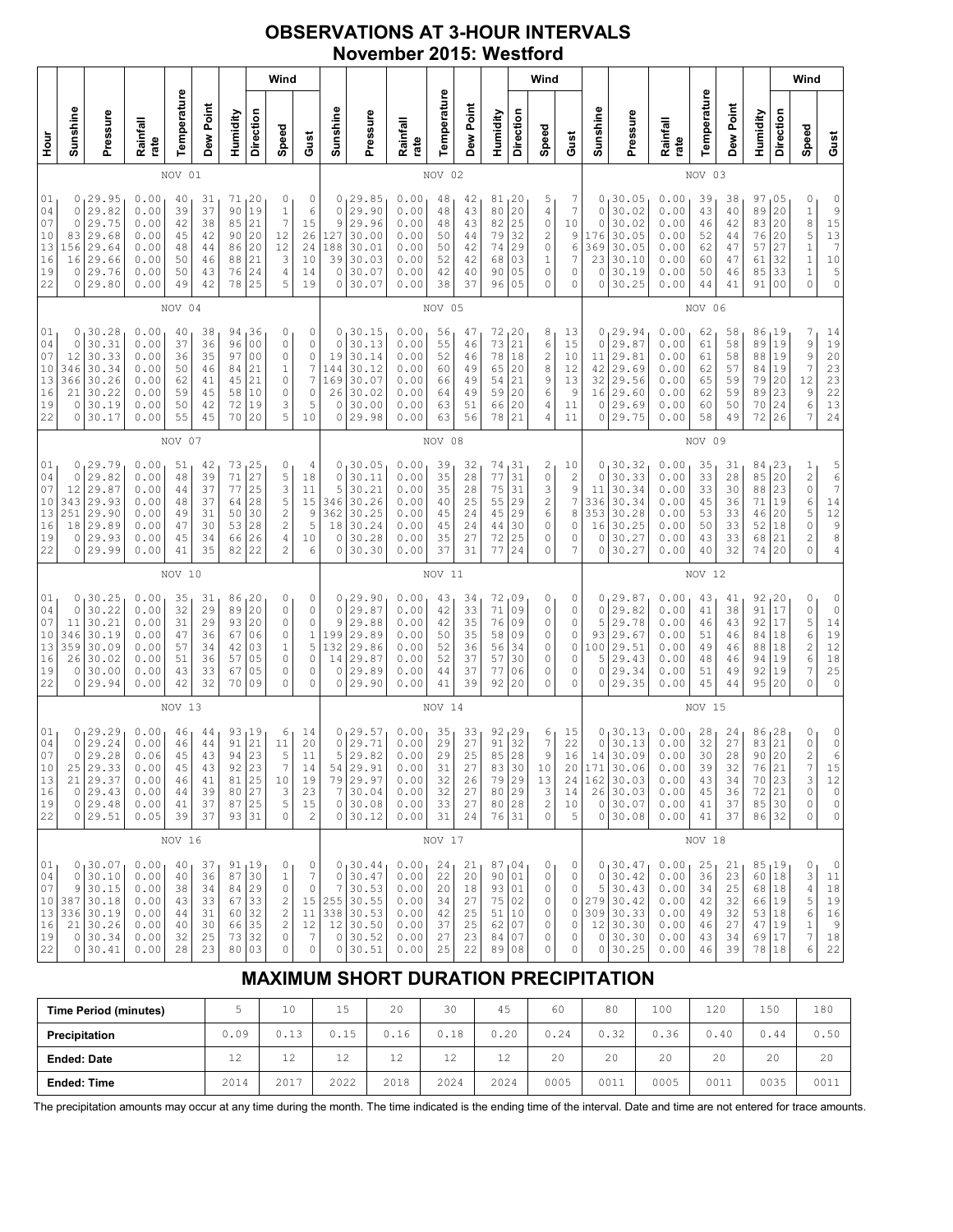# **OBSERVATIONS AT 3-HOUR INTERVALS November 2015: Westford**

|                                              | Wind                                                                                                                                                                                                                                                                                                                                                                                                                                                                                          |                                                                           |                                                              |                                              |                                              |                                                                    |                                                                         |                                                                                |                                                                                       |                                                                      |                                                                             |                                                              |                                                                                    | Wind                                                  |                                                     |                                                                           |                                                                      |                                                                          |                                                 |                                                                             |                                                              |                                                                                   | Wind                                                                                                         |                                                 |                                                            |                                                                            |                                                                                                               |
|----------------------------------------------|-----------------------------------------------------------------------------------------------------------------------------------------------------------------------------------------------------------------------------------------------------------------------------------------------------------------------------------------------------------------------------------------------------------------------------------------------------------------------------------------------|---------------------------------------------------------------------------|--------------------------------------------------------------|----------------------------------------------|----------------------------------------------|--------------------------------------------------------------------|-------------------------------------------------------------------------|--------------------------------------------------------------------------------|---------------------------------------------------------------------------------------|----------------------------------------------------------------------|-----------------------------------------------------------------------------|--------------------------------------------------------------|------------------------------------------------------------------------------------|-------------------------------------------------------|-----------------------------------------------------|---------------------------------------------------------------------------|----------------------------------------------------------------------|--------------------------------------------------------------------------|-------------------------------------------------|-----------------------------------------------------------------------------|--------------------------------------------------------------|-----------------------------------------------------------------------------------|--------------------------------------------------------------------------------------------------------------|-------------------------------------------------|------------------------------------------------------------|----------------------------------------------------------------------------|---------------------------------------------------------------------------------------------------------------|
| nour<br>H                                    | Sunshine                                                                                                                                                                                                                                                                                                                                                                                                                                                                                      | Pressure                                                                  | Rainfall<br>rate                                             | Temperature                                  | Dew Point                                    | Humidity                                                           | Direction                                                               | Speed                                                                          | Gust                                                                                  | Sunshine                                                             | Pressure                                                                    | Rainfall<br>rate                                             | Temperature                                                                        | Dew Point                                             | Humidity                                            | Direction                                                                 | Speed                                                                | Gust                                                                     | Sunshine                                        | Pressure                                                                    | Rainfall<br>rate                                             | Temperature                                                                       | Dew Point                                                                                                    | Humidity                                        | Direction                                                  | Speed                                                                      | Gust                                                                                                          |
|                                              |                                                                                                                                                                                                                                                                                                                                                                                                                                                                                               |                                                                           |                                                              | NOV 19                                       |                                              |                                                                    |                                                                         |                                                                                |                                                                                       |                                                                      |                                                                             |                                                              | NOV 20                                                                             |                                                       |                                                     |                                                                           |                                                                      |                                                                          | NOV 21                                          |                                                                             |                                                              |                                                                                   |                                                                                                              |                                                 |                                                            |                                                                            |                                                                                                               |
| 01<br>04<br>07<br>10<br>13<br>16<br>19<br>22 | 0, 30.19<br>0.00<br>81, 20<br>$\circ$<br>8<br>47<br>42<br>17<br>30.15<br>81<br>6<br>0<br>0.00<br>49<br>43<br>19<br>30.12<br>79<br>$\,8\,$<br>0.00<br>45<br>20<br>22<br>0<br>52<br>30.07<br>77<br>$\,8\,$<br>102<br>0.00<br>19<br>24<br>53<br>46<br>29.99<br>5<br>130<br>0.00<br>79<br>16<br>15<br>53<br>47<br>$\overline{7}$<br>29.94<br>79<br>11<br>0.00<br>52<br>18<br>20<br>46<br>29.91<br>5<br>0.00<br>17<br>22<br>0<br>52<br>47<br>83<br>0 29.85<br>0.07<br>3<br>50<br>48<br>94 18<br>14 |                                                                           |                                                              |                                              |                                              | $\Omega$<br>$\mathbb O$<br>287<br>338<br>12<br>$\circ$<br>$\Omega$ | 0, 29.89<br>29.96<br>30.02<br>30.05<br>30.03<br>30.08<br>30.15<br>30.19 | 0.08<br>0.00<br>0.00<br>0.00<br>0.00<br>0.00<br>0.00<br>0.00                   | 49<br>46<br>43<br>44<br>47<br>42<br>38<br>34                                          | 48<br>41<br>32<br>30<br>29<br>28<br>27<br>25                         | 96, 30<br>82<br>66<br>58<br>48<br>56<br>63<br>68                            | 28<br>28<br>30<br>30<br>29<br>26<br>25                       | 3<br>$\overline{4}$<br>9<br>$\,1\,$<br>$\mathbb O$<br>$\mathbf 0$<br>0<br>$\Omega$ | 5<br>12<br>14<br>16<br>7<br>14<br>$\overline{4}$<br>4 | $\Omega$<br>$\Omega$<br>128<br>181<br>12<br>$\circ$ | 0, 30.20<br>30.24<br>30.27<br>30.28<br>30.18<br>30.09<br>30.01<br>0 29.92 | 0.00<br>0.00<br>0.00<br>0.00<br>0.00<br>0.00<br>0.00<br>0.00         | 30<br>27<br>25<br>36<br>40<br>37<br>35<br>39                             | 24<br>24<br>23<br>29<br>27<br>25<br>26<br>24    | 79<br>86<br>92<br>76<br>59<br>60<br>69<br>56                                | 125<br>25<br>25<br>25<br>04<br>09<br>15<br>18                | $\mathbb O$<br>0<br>$\circ$<br>$\mathbb O$<br>$\circ$<br>0<br>0<br>$\overline{4}$ | $\mathbb O$<br>$\begin{matrix} 0 \\ 0 \end{matrix}$<br>$\mathbb O$<br>$\circ$<br>$\circ$<br>$\mathbb O$<br>9 |                                                 |                                                            |                                                                            |                                                                                                               |
|                                              | NOV 22                                                                                                                                                                                                                                                                                                                                                                                                                                                                                        |                                                                           |                                                              |                                              |                                              |                                                                    |                                                                         |                                                                                |                                                                                       | NOV 23                                                               |                                                                             |                                                              |                                                                                    |                                                       |                                                     |                                                                           |                                                                      |                                                                          | NOV 24                                          |                                                                             |                                                              |                                                                                   |                                                                                                              |                                                 |                                                            |                                                                            |                                                                                                               |
| 01<br>04<br>07<br>10<br>13<br>16<br>19<br>22 | $\Omega$<br>$\circ$<br>248<br>306<br>16<br>0<br>0                                                                                                                                                                                                                                                                                                                                                                                                                                             | 0, 29.81<br>29.75<br>29.73<br>29.83<br>29.86<br>29.89<br>29.95<br>29.95   | 0.00<br>0.00<br>0.00<br>0.00<br>0.00<br>0.00<br>0.00<br>0.00 | 38<br>40<br>43<br>44<br>45<br>41<br>37<br>31 | 25<br>32<br>38<br>34<br>27<br>24<br>22<br>23 | 72<br>83<br>67<br>48<br>51<br>71                                   | 61, 17<br>17<br>22<br>25<br>27<br>26<br>53 29<br>32                     | 4<br>6<br>6<br>$\boldsymbol{7}$<br>5<br>$\overline{c}$<br>$\sqrt{2}$<br>3      | 13<br>18<br>24<br>15<br>12<br>6<br>$\overline{7}$<br>10                               | $\mathbf 0$<br>$\circ$<br>258<br>329<br>11<br>$\mathbb O$<br>$\circ$ | 0, 29.93<br>29.96<br>30.00<br>30.03<br>30.00<br>30.02<br>30.08<br>30.11     | 0.00<br>0.00<br>0.00<br>0.00<br>0.00<br>0.00<br>0.00<br>0.00 | 26<br>24<br>22<br>27<br>29<br>27<br>27<br>22                                       | 22<br>20<br>19<br>16<br>15<br>14<br>13<br>13          | 84,00<br>88<br>90<br>64<br>55<br>56<br>56<br>69     | 04<br>31<br>01<br>35<br>34<br>32<br>36                                    | 0<br>$\circ$<br>$1\,$<br>3<br>$\circ$<br>$\mathbb O$<br>7<br>$\circ$ | 0<br>9<br>14<br>14<br>13<br>12<br>22<br>0                                | $\Omega$<br>0<br>77<br>$\circ$<br>$\circ$<br>0  | 0, 30.13<br>30.17<br>30.22<br>323 30.26<br>30.26<br>30.32<br>30.40<br>30.47 | 0.00<br>0.00<br>0.00<br>0.00<br>0.00<br>0.00<br>0.00<br>0.00 | 19<br>16<br>20<br>28<br>30<br>27<br>27<br>26                                      | 12<br>13<br>17<br>21<br>22<br>24<br>25<br>24                                                                 | 75<br>87<br>88<br>77<br>72<br>87<br>92<br>91    | 00 ا<br>0 <sub>0</sub><br>36<br>19<br>21<br>30<br>30<br>30 | 0<br>$\circ$<br>$\circ$<br>$\circ$<br>0<br>$\mathbb O$<br>$\mathbb O$<br>0 | $0$<br>0<br>0<br>$\overline{4}$<br>$\circ$<br>$\mathbb O$<br>$\mathbb O$<br>$\circ$                           |
|                                              | NOV 25                                                                                                                                                                                                                                                                                                                                                                                                                                                                                        |                                                                           |                                                              |                                              |                                              |                                                                    |                                                                         |                                                                                | NOV 26                                                                                |                                                                      |                                                                             |                                                              |                                                                                    |                                                       |                                                     |                                                                           |                                                                      | NOV 27                                                                   |                                                 |                                                                             |                                                              |                                                                                   |                                                                                                              |                                                 |                                                            |                                                                            |                                                                                                               |
| 01<br>04<br>07<br>10<br>13<br>16<br>19<br>22 | $\circ$<br>0<br>123<br>283<br>12<br>0                                                                                                                                                                                                                                                                                                                                                                                                                                                         | 0, 30.51<br>30.58<br>30.64<br>30.71<br>30.69<br>30.68<br>30.68<br>0130.66 | 0.00<br>0.00<br>0.00<br>0.00<br>0.00<br>0.00<br>0.00<br>0.00 | 26<br>22<br>24<br>32<br>40<br>38<br>34<br>37 | 24<br>19<br>23<br>28<br>31<br>29<br>26<br>26 | 95<br>85<br>70<br>71<br>74<br>64                                   | 91,30<br>91 10<br>13<br>20<br>19<br>18<br>21<br>20                      | 0<br>0<br>$\circ$<br>$\mathbb O$<br>$\sqrt{2}$<br>$\circ$<br>$\mathbf{1}$<br>5 | 0<br>0<br>$\circ$<br>$\circ$<br>$\boldsymbol{7}$<br>$\sqrt{4}$<br>$\mathcal{G}$<br>18 | $\circ$<br>11<br>251<br>193<br>7<br>$\mathbb O$<br>$\circ$           | 0, 30.65<br>30.66<br>30.65<br>30.64<br>30.56<br>30.51<br>30.48<br>30.42     | 0.00<br>0.00<br>0.00<br>0.00<br>0.00<br>0.00<br>0.00<br>0.00 | 40<br>40<br>39<br>44<br>48<br>48<br>48<br>48                                       | 30<br>33<br>33<br>33<br>36<br>36<br>38<br>41          | 69<br>74<br>79<br>66<br>61<br>63<br>69<br>76        | 19 ا<br>20<br>20<br>21<br>20<br>20<br>21<br>20                            | 5<br>13<br>11<br>12<br>8<br>11<br>$\overline{7}$<br>8                | 15<br>25<br>23<br>23<br>24<br>25<br>24<br>33                             | 0<br>$\circ$<br>141<br>146<br>$\circ$           | 0, 30.38<br>30.32<br>30.25<br>30.21<br>30.10<br>30.04<br>0 30.05<br>0 30.12 | 0.00<br>0.00<br>0.00<br>0.00<br>0.00<br>0.00<br>0.00<br>0.06 | 48<br>49<br>50<br>54<br>56<br>56<br>52<br>39                                      | 42<br>43<br>44<br>46<br>46<br>47<br>49<br>38                                                                 | 80<br>79<br>79<br>73<br>71<br>70<br>89<br>94 02 | <sub>1</sub> 19<br>19<br>20<br>21<br>19<br>21<br>21        | 7<br>8<br>9<br>8<br>$\overline{7}$<br>6<br>4<br>$\circ$                    | 19<br>19<br>$\overline{25}$<br>22<br>24<br>12<br>$\begin{array}{c} 8 \\ 7 \end{array}$                        |
|                                              |                                                                                                                                                                                                                                                                                                                                                                                                                                                                                               |                                                                           |                                                              | NOV 28                                       |                                              |                                                                    |                                                                         |                                                                                |                                                                                       |                                                                      |                                                                             |                                                              | NOV 29                                                                             |                                                       |                                                     |                                                                           |                                                                      |                                                                          |                                                 |                                                                             |                                                              | NOV 30                                                                            |                                                                                                              |                                                 |                                                            |                                                                            |                                                                                                               |
| 01<br>04<br>07<br>10<br>13<br>16<br>19<br>22 | 0<br>$\circ$<br>35<br>77<br>0<br>0<br>0                                                                                                                                                                                                                                                                                                                                                                                                                                                       | 0, 30.18<br>30.20<br>30.24<br>30.25<br>30.20<br>30.23<br>30.23<br>30.25   | 0.00<br>0.00<br>0.00<br>0.00<br>0.00<br>0.00<br>0.00<br>0.00 | 33<br>30<br>29<br>29<br>30<br>27<br>26<br>27 | 32<br>29<br>27<br>28<br>27<br>24<br>24<br>24 | 96<br>96<br>92<br>89<br>89<br>89                                   | 35<br>01<br>93 32<br>94 01<br>01<br>35<br>13<br>12                      | 0<br>$\,1\,$<br>0<br>$\circ$<br>0<br>0<br>$\mathbb O$<br>$\Omega$              | $\mathbb O$<br>11<br>9<br>$\mathbb O$<br>0<br>$\circ$<br>$\mathbb O$<br>$\Omega$      | $\circ$<br>$\mathbf 0$<br>114<br>$\circ$<br>$\mathbb O$<br>$\circ$   | 0, 30.24<br>30.25<br>30.27<br>213 30.28<br>30.27<br>30.33<br>30.39<br>30.43 | 0.00<br>0.00<br>0.00<br>0.00<br>0.00<br>0.00<br>0.00<br>0.00 | 26<br>22<br>20<br>27<br>31<br>27<br>23<br>24                                       | 25<br>20<br>19<br>24<br>24<br>24<br>21<br>20          | 93<br>93<br>95<br>87<br>77<br>89<br>93<br>86        | 12<br>26<br>26<br>26<br>03<br>01<br>01<br>0 <sub>0</sub>                  | 0<br>0<br>0<br>$\circ$<br>0<br>0<br>$\mathsf{O}\xspace$<br>0         | 0<br>$\circ$<br>$\circ$<br>0<br>4<br>$\overline{c}$<br>$\mathbb O$<br>10 | 0<br>$\circ$<br>$\circ$<br>192<br>311<br>9<br>0 | 30.45<br>30.44<br>30.47<br>30.47<br>30.40<br>30.35<br>30.35<br>0 30.36      | 0.00<br>0.00<br>0.00<br>0.00<br>0.00<br>0.00<br>0.00<br>0.00 | 20<br>13<br>12<br>24<br>30<br>28<br>22<br>20                                      | 15<br>11<br>10<br>20<br>22<br>20<br>18<br>18                                                                 | 81,02<br>91<br>92<br>82<br>70<br>72<br>87<br>92 | 02<br>02<br>18<br>22<br>20<br>21<br>21                     | 0<br>$\mathbb O$<br>$\circ$<br>$\circ$<br>4<br>0<br>$\mathbb O$<br>0       | $\begin{matrix} 0 \\ 0 \end{matrix}$<br>$\begin{matrix} 0 \\ 0 \end{matrix}$<br>12<br>3<br>$\circ$<br>$\circ$ |
|                                              |                                                                                                                                                                                                                                                                                                                                                                                                                                                                                               |                                                                           |                                                              |                                              |                                              |                                                                    |                                                                         |                                                                                |                                                                                       |                                                                      |                                                                             |                                                              |                                                                                    |                                                       |                                                     |                                                                           |                                                                      |                                                                          |                                                 |                                                                             |                                                              |                                                                                   |                                                                                                              |                                                 |                                                            |                                                                            |                                                                                                               |

### NOTES:

Units are: Temperature=°F, Wind=mph, Pressure=Inches Hg, Precipitation=inches.<br>Wind Direction: Directions are those from which the wind is blowing, indicated in tens of degrees<br>from true north: i.e., 09 for East, 18 for So

# **WEATHER NOTES SUMMARY BY HOUR**

|    |                                              |                                                  | Averages                                                                     | <b>Resultant</b><br>Wind                     |                                              |                                              |                                                      |                                              |                                                      |
|----|----------------------------------------------|--------------------------------------------------|------------------------------------------------------------------------------|----------------------------------------------|----------------------------------------------|----------------------------------------------|------------------------------------------------------|----------------------------------------------|------------------------------------------------------|
| ì. | Hour                                         | Sunshine                                         | Pressure                                                                     | Temperature                                  | Dew Point                                    | Humidity                                     | Wind Speed                                           | Direction                                    | Speed                                                |
|    | 01<br>04<br>07<br>10<br>13<br>16<br>19<br>22 | 0<br>0<br>5<br>202<br>219<br>14<br>0<br>$\Omega$ | 30.098<br>30.099<br>30.116<br>30.123<br>30.082<br>30.079<br>30.103<br>30.112 | 38<br>37<br>36<br>43<br>46<br>44<br>40<br>39 | 33<br>32<br>32<br>35<br>34<br>34<br>33<br>33 | 83<br>84<br>85<br>75<br>64<br>68<br>77<br>81 | 1.9<br>2.9<br>3.3<br>4.1<br>3.8<br>2.1<br>2.4<br>1.8 | 21<br>21<br>22<br>22<br>23<br>22<br>22<br>22 | 1.4<br>2.2<br>2.7<br>3.0<br>2.8<br>1.6<br>1.7<br>1.4 |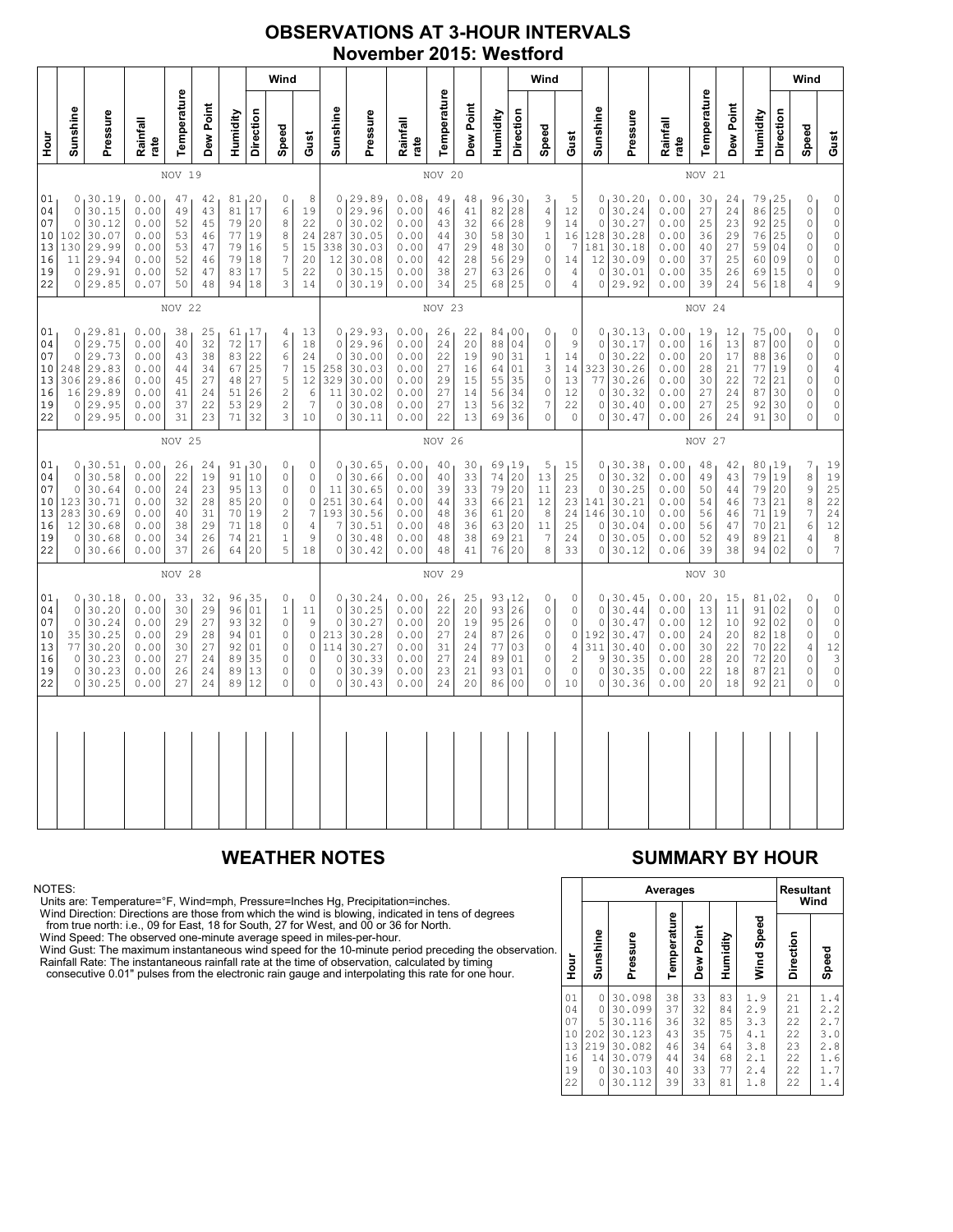# **HOURLY PRECIPITATION (Water Equivalent) November 2015: Westford**

| Date                                    |              | A.M. Hour Ending at |      |              |    |                          |    |      |                          |      |    |      |    |                                                                                                                                                      |      |      |          | P.M. Hour Ending at |    |           |                              |    |                  |                  | Date                                                           |
|-----------------------------------------|--------------|---------------------|------|--------------|----|--------------------------|----|------|--------------------------|------|----|------|----|------------------------------------------------------------------------------------------------------------------------------------------------------|------|------|----------|---------------------|----|-----------|------------------------------|----|------------------|------------------|----------------------------------------------------------------|
|                                         | 01           | 02                  | 03   | 04           | 05 | 06                       | 07 | 08   | 09                       | 10   | 11 | 12   | 01 | 02                                                                                                                                                   | 03   | 04   | 05       | 06                  | 07 | 08        | 09                           | 10 | 11               | 12               |                                                                |
| 01<br>$02$<br>03<br>04<br>05            |              |                     |      | 0.010.010.02 |    |                          |    |      | 0.010.040.020.02<br>0.01 |      |    | 0.01 |    |                                                                                                                                                      |      |      |          |                     |    |           |                              |    |                  |                  | 01<br>02<br>03<br>04<br>05                                     |
| 06<br>07<br>$08$<br>09<br>10            |              |                     |      |              |    |                          |    |      |                          |      |    |      |    | 0.01                                                                                                                                                 |      | 0.06 |          |                     |    |           |                              |    |                  |                  | 06<br>$\begin{array}{c} 07 \\ 08 \end{array}$<br>09<br>10      |
| $11\,$<br>12<br>13<br>15                | 14 0.02 0.01 |                     | 0.01 |              |    | 0.040.040.020.020.090.01 |    |      |                          | 0.01 |    | 0.01 |    | 0.010.02                                                                                                                                             | 0.11 |      | 0.010.01 |                     |    | 0.0300.05 | 0.0200.190.010.01            |    |                  | 0.0500.0300.0213 | 11<br>$12$<br>14<br>15                                         |
| 16<br>17<br>18<br>19                    |              | 20 0.12 0.08        |      |              |    |                          |    |      |                          |      |    |      |    |                                                                                                                                                      |      |      |          |                     |    |           |                              |    | 0.020.120.120.22 |                  | $\begin{array}{c} 16 \\ 17 \end{array}$<br>$18\,$<br> 19<br>20 |
| 21<br>$\frac{22}{23}$<br>23<br>24<br>25 |              |                     |      |              |    |                          |    | 0.03 |                          |      |    | 0.01 |    | 0.01                                                                                                                                                 |      |      |          |                     |    |           |                              |    |                  |                  | 21<br>22<br>$\begin{array}{c} 23 \\ 24 \end{array}$<br>25      |
| 26<br>27<br>29<br>30                    | 28 0.01      |                     |      |              |    |                          |    |      |                          |      |    |      |    |                                                                                                                                                      |      |      |          |                     |    |           | 0.010.010.030.080.090.030.01 |    |                  |                  | 26<br>$\overline{27}$<br>28<br>29<br>30                        |
|                                         |              |                     |      |              |    |                          |    |      |                          |      |    |      |    | $\mathsf{sum}  0.15 0.09 0.02 0.01 0.06 0.04 0.03 0.09 0.12 0.04 0.00 0.03 0.00 0.03 0.13 0.06 0.01 0.02 0.04 0.10 0.29 0.27 0.19 0.25 \mathbf{Sum}$ |      |      |          |                     |    |           |                              |    |                  |                  |                                                                |

During a frozen precipitation event, hourly precipitation totals may not be recorded. In this case, daily amounts are typically entered in the last column (hour ending at 12 A.M.)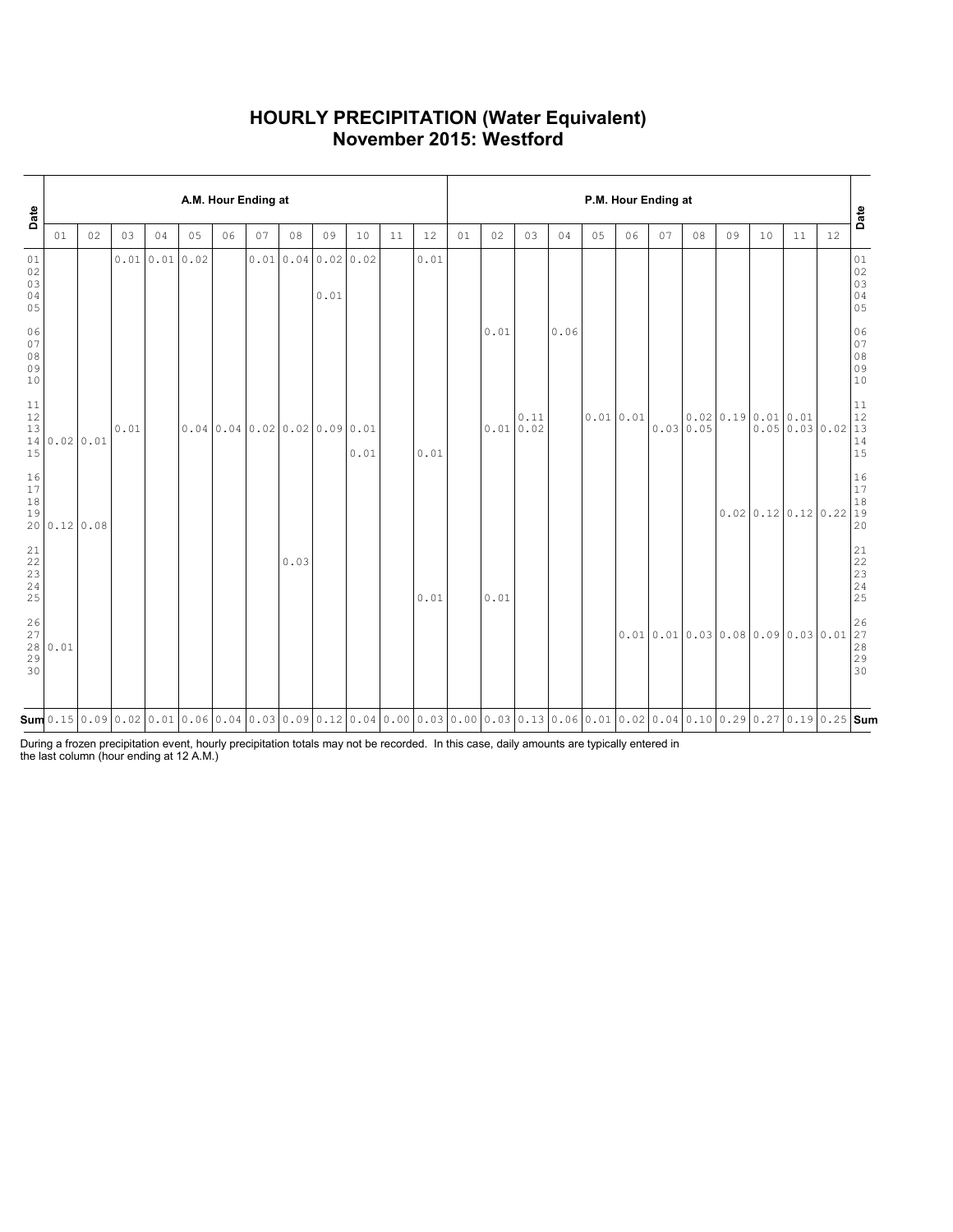# **HOUR-BY-HOUR DATA November 2015: Westford**